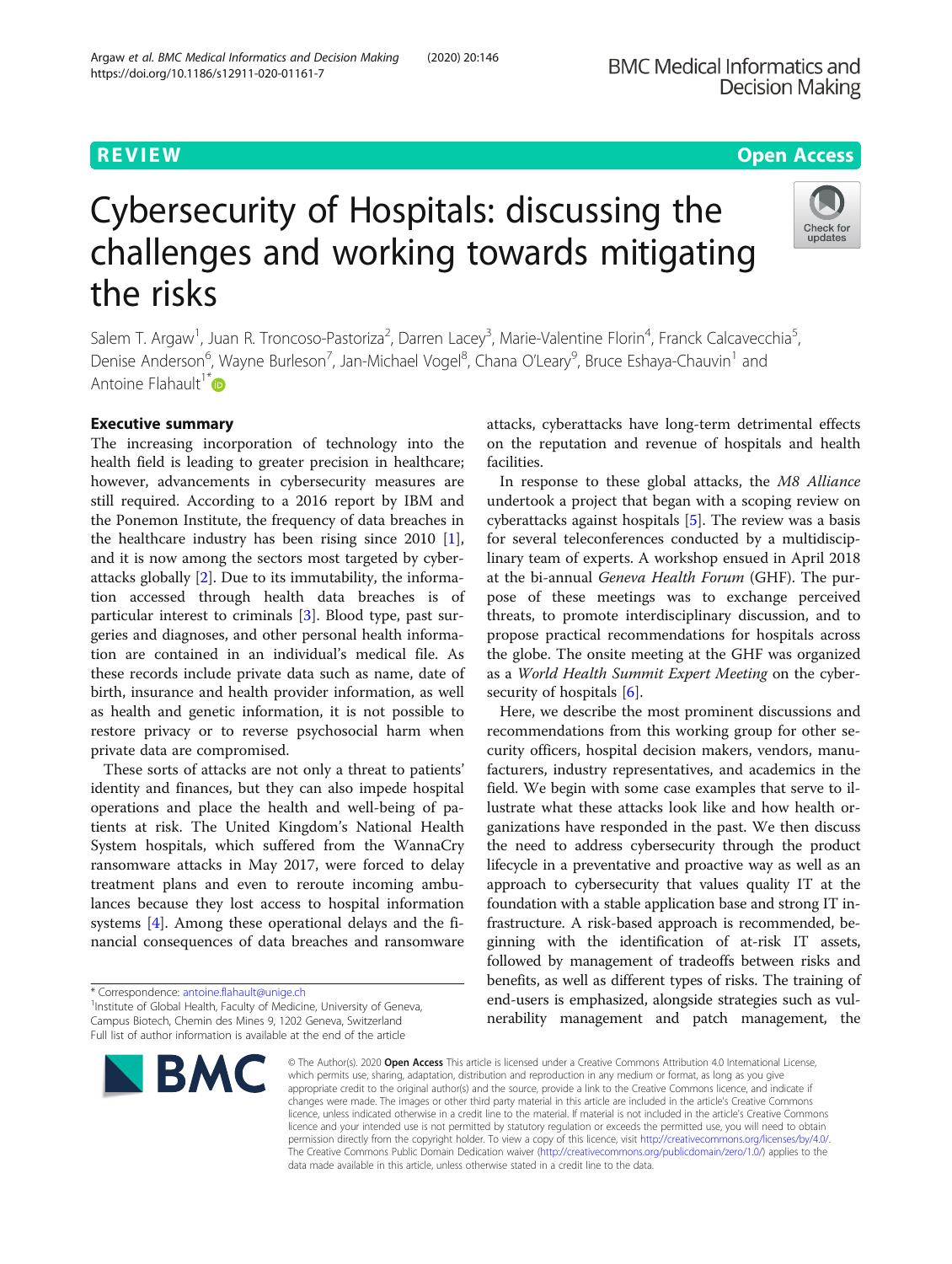controlled and restrictive granting of administrative privileges, and the development of incident response and business continuity plans. Information sharing between stakeholders is also recommended in order to build resilience. We conclude with a discussion on privacy-conscious data sharing and the unique challenges medical devices pose to security.

# Introduction

Personally identifiable information (PII) and protected health information (PHI) are handled by almost every department in a hospital, in one or more health information system. All healthcare providers (e.g., physicians, physician assistants, nurses, pharmacists, technicians, dietitians, physical therapists) use electronic health records (EHR), e-Prescribing software, remote patient monitoring, and/or laboratory information systems; the billing office works with insurance and financial information through medical billing software; scheduling and administration departments work with clinical data on scheduling software, and the list continues. While PII in organizations within most other fields (e.g., academic institutions or businesses) are typically contained within limited departments where cybersecurity measures can be centralized, in a hospital setting, the data are highly sensitive and valuable, yet almost all departments handle it at least in some manner. Cybersecurity measures aim to protect PII and PHI by securing devices, electronic systems, networks, and data from attacks.

In other fields, such as the financial sector the issue of cybersecurity has been confronted for decades, hence they have established policies and dedicated resources to invest in security, whereas the health field struggles to give sufficient attention and resources to the problem, as it is relatively new to this field. As healthcare is extremely cost constrained, very limited resources are allocated to IT security. Despite these constraints, cybersecurity in hospitals must take into account the thousands of interconnected medical devices and the often-inconsistent business processes. Connected medical devices introduce numerous vulnerabilities in a hospital's cybersecurity; nevertheless, these devices are used throughout the hospital and can even be used off-site. The business process in hospitals can vary significantly from patient to patient, and is difficult to computationally model, this often requires openness (for data interoperability and access to health records in case of emergency), and hence, insecure codes.

Cybersecurity in the health field is unique due to the type of information at risk and the consequences for patient safety. When a credit card number is stolen, the bank cancels the card, issues a new one, and reimburses the client. However, when a patient's PHI is stolen, the patient cannot change, for example, their birthdate, blood type, and health and genetic information. Once stolen, health information is widely applicable and valuable for a range of crimes, from identity theft to medical fraud. An individual's health information is valued significantly more on the dark web than their social security number or credit card number; it can sell for 10 to 20 times more than this type of data [\[7](#page-8-0), [8](#page-8-0)].

The regulatory framework around PHI has been evolving over the past two decades. In the United States (US), the Health Insurance Portability & Accountability Act (HIPAA) was passed in 1996; it enforced the protection of health information usage, disclosure, storage, and transmission [\[9\]](#page-8-0). This was followed by the Health Information Technology for Economic and Clinical Health (HITECH) Act in 2009, which increased penalties for HIPAA violations, strengthened breach notification, and encouraged the meaningful use of electronic health records [\[10](#page-8-0)]. In 2016, the General Data Protection Regulation (GDPR) was adopted by the European Union (EU) to replace existing regulations, and it entered into force in May 2018. GDPR implements provisions and requirements pertaining to the PII of all EU citizens, including provisions for breach notification and penalty implementation [\[11\]](#page-8-0). Although the increasingly strict regulations pose technological and organizational challenges for health institutions, they are for the protection of data and the cybersecurity of hospitals, as well as the sake of patient safety.

Cyberattacks risk delay and disruption of sensitive hospital operations and place patients' lives at risk. When the British National Health Service hospitals were attacked in the global WannaCry attack of May 2017 or in the Hollywood Presbyterian Medical Center attack of February 2016, surgeries had to be delayed and patients diverted to nearby hospitals [\[4](#page-8-0)]. Cyberattacks can threaten a wide variety of services within a hospital, from surgeries to drug delivery, by targeting advanced equipment such as blood-product refrigerators, imaging equipment, automated drug dispensers and electronic health records, as well as by targeting supporting critical systems such as heating, ventilation, and air conditioning (HVAC). When EHR integrity is compromised, or they are suddenly encrypted in an attack, such as ransomware, providers lose access to critical information (e.g., patient allergies, current medications, and comorbidities). Hospitals are especially at risk in extreme or conflict situations, where stealth malware can stay hidden in the system until conveniently activated, thus leading to severe consequences when healthcare is most urgent (e.g., following a natural or human-instigated disaster). Cyberattacks can also compromise the trust in a doctorpatient relationship, e.g., if data are breached [[12](#page-8-0)].

Moreover, when PHI is stolen, or patients' lives are put at risk in a cyberattack, it is often nearly impossible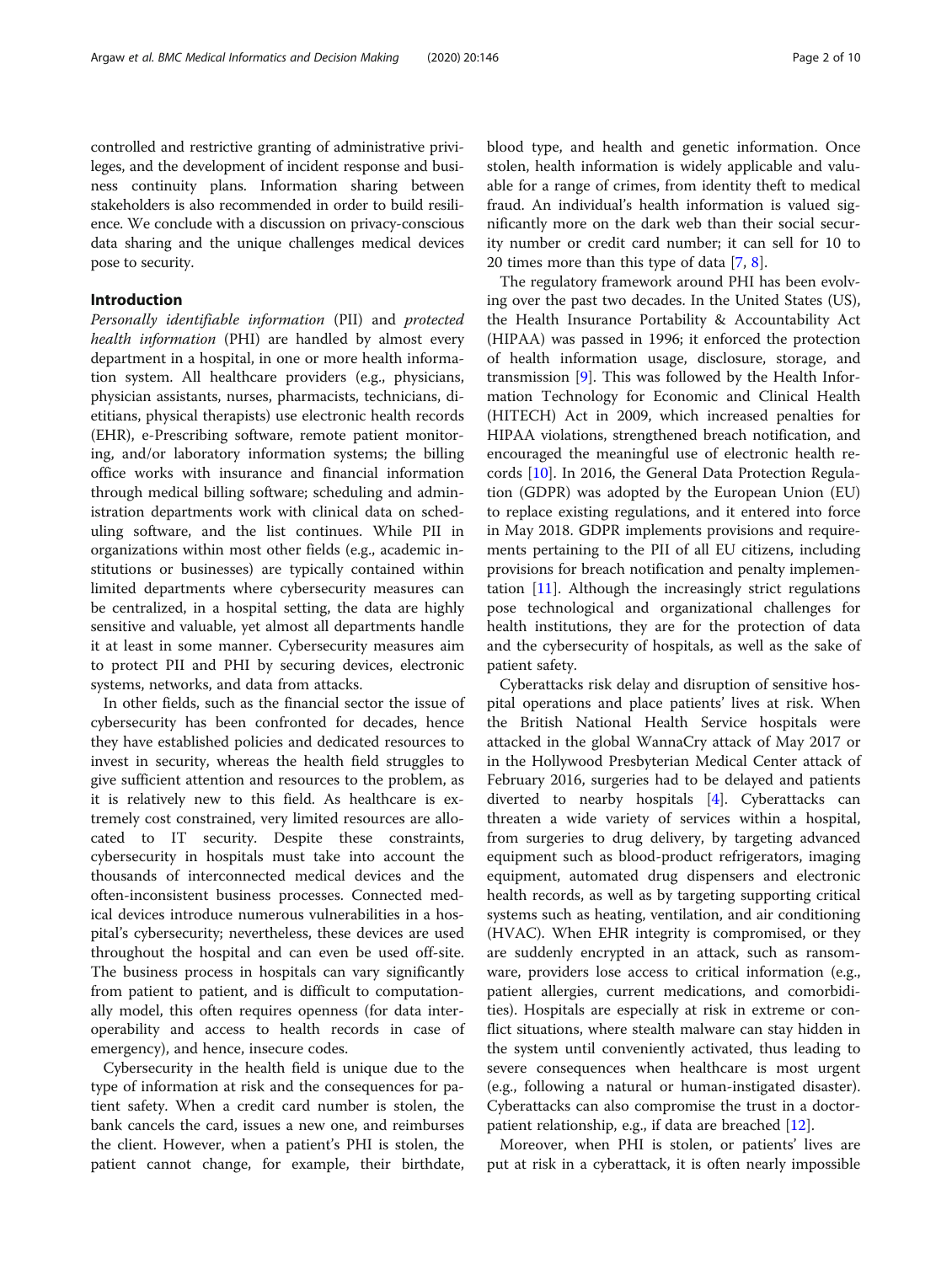to pinpoint the guilty party. Digital forensics is a challenging task in a hospital setting. Data are already used by many services and, when medical devices are involved, few services are equipped to collect necessary traces, run intrusion detection, or forensic analyses. It is difficult to track down the attacker(s), even when a ransom is paid, especially when anonymous cryptocurrencies such as Bitcoin, Dash, Verge, Monero, or ZCash are used. The question of liability is also complex, as there are uncertainties in liability attribution (e.g. in software liability), hence problematic for those who run operations. Assigning responsibility can lead to an oppositional relationship between hospitals and manufacturers. Instead of working together to ensure the highest security practices, they can become competitors by trying to avoid responsibility. However, without assigning responsibility and liability, it is difficult to maintain accountability and effectively deter future attacks.

In 2016, IBM X-Force reported that the healthcare industry faced more cyberattacks than other industries, even surpassing the financial sector [[13](#page-8-0)]. That same year, the Ponemon Institute announced that the frequency of data breaches and their annual economic impact had been rising since 2010 [[1](#page-8-0)]. A 2017 report also averaged the global cost per stolen record to be the highest in the healthcare sector [[14](#page-8-0)]. The case examples in the following section (II) provide concrete details of recent attacks on healthcare organizations.

#### Case examples

The following cases of cybersecurity breaches exemplify the variety of attacks the healthcare field has faced in different parts of the world, consequences of these attacks, and steps organizations took in response.

#### Lukaskrankenhaus Neuss (Germany)

Lukaskrankenhaus Neuss is a public hospital founded in 1911 in Neuss, Germany with 537 beds and 1400 employees. In February 2016, employees encountered various error messages from a ransomware attack initiated through a social-engineering tactic. In response, the hospital took servers and computer systems offline to assess and cleanse infected systems. In the meantime, staff resorted to using pen, paper, and fax machines to continue their work but needed to postpone high-risk procedures [[15\]](#page-8-0).

While the hospital did not receive a direct demand for money, they were given an email address to contact for further instructions. No attempt was made to contact the attackers as recommended by local authorities [\[15](#page-8-0)]. The hospital reported that its backup system was kept up-to-date and only a few hours of data were lost, but a backlog of handwritten records from when the computer systems were offline need to be integrated with the

remainder of the EHR eventually [\[15](#page-8-0)]. The hospital's spokesperson predicted it would take a few months before their workflow was back to the status quo [\[16](#page-8-0)]. There was no evidence that patient data were breached.

### South-eastern Norway regional health authority (Norway)

The South-Eastern Norway Regional Health Authority (South-East RHF) is a state-run region-specific organization of specialist hospitals and healthcare services created in 2002 alongside three other regional authorities. In January 2018, South-East RHF announced that the PHI and records of nearly 2.9 million people (more than half of the population of Norway) had been compromised [[17](#page-8-0)]. It is suspected that a sophisticated criminal group from a foreign spy or state agency led the attack targeting both patient health data and the health service's interaction with Norway's armed forces [[18\]](#page-8-0). The vulnerability is thought to have come from the legacy system, Windows  $XP$  [[18\]](#page-8-0). While the organization had begun security measures to reduce the risks brought on by Windows XP along with a plan to phase it out, the attack took place before they could implement the security measures [\[19](#page-8-0)].

While this attack did not seem to pose risks to patient safety or delays in hospital operations, the event raised concerns about future attacks on health data for the purpose of political gain and served as a wake-up call for GDPR. Under GDPR, the organization would have had to notify those affected within 72 h, which it did not do [[20\]](#page-8-0).

#### Hancock regional hospital (United States)

The Hancock Regional Hospital is a small (71 beds) non-profit hospital in Greenfield, Indiana founded in 1951. On January 11, 2018, Hancock Regional faced a ransomware attack by the malware SamSam [\[21](#page-8-0)]. The attack targeted a server in their emergency IT backupsystem and spread through the electronic connection between the backup site, located miles from the main campus, and the server farm at the hospital [\[22\]](#page-8-0). It was later discovered that the hackers had permanently corrupted components of the backup files from many systems, except the electronic medical record backup files. Investigators found that the attack was conducted using Microsoft's Remote Desktop Protocol as an entry point into the server and that the hackers had compromised a hardware vendor's administrative account to initiate the attack [\[23](#page-8-0)].

Following the attack, the hospital's IT team shut down all network and desktop systems. Nevertheless, hospital operations continued within the confines of their downtime procedures. Patients were not diverted, and the hospital did not shut down. The hackers demanded four Bitcoins (55,000 USD) for the ransom, and the hospital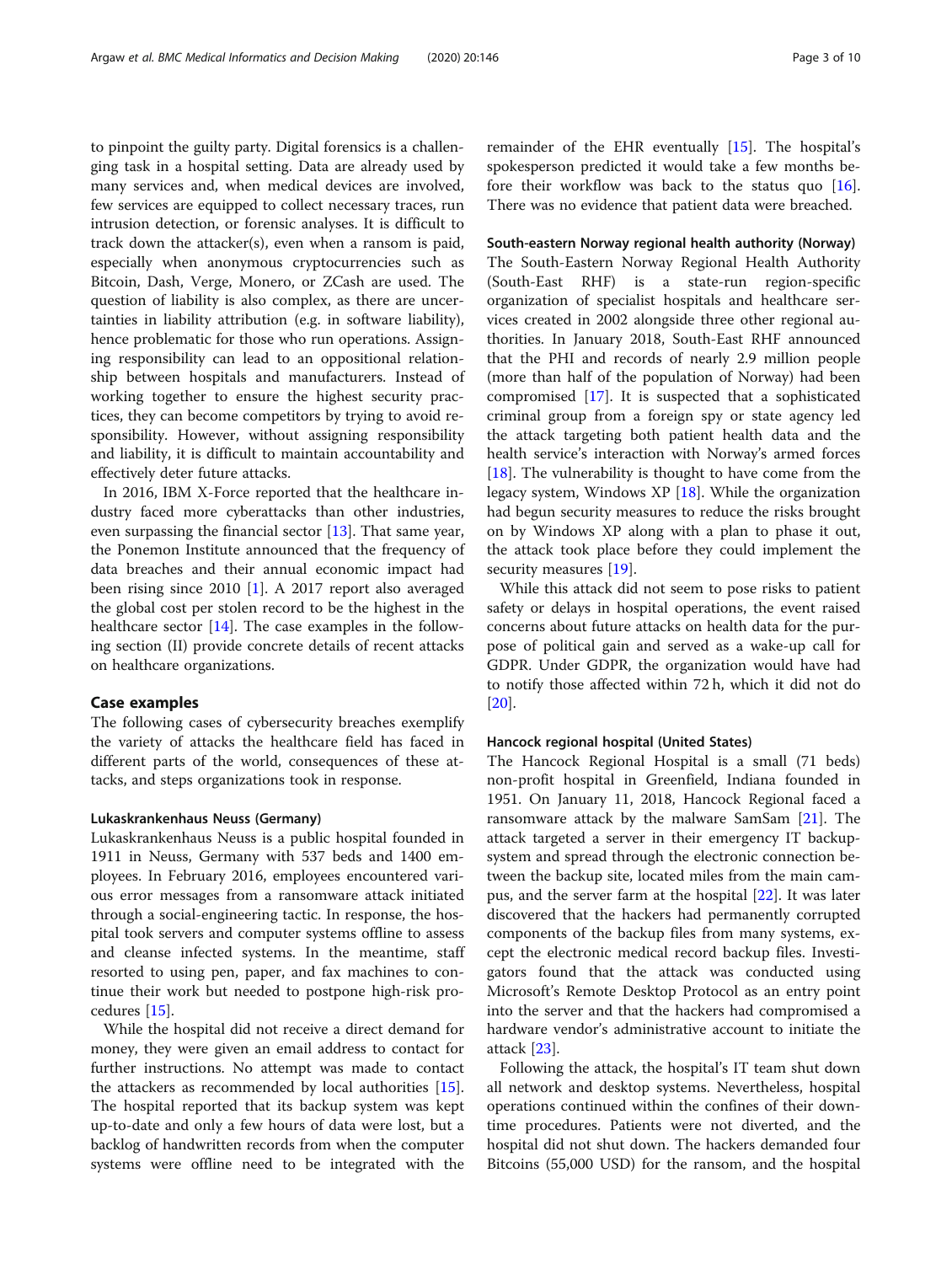paid. IT staff then spent the next three-and-a-half days decrypting files and trying to get the system to run normally [[22\]](#page-8-0). They found no evidence that patient data had been compromised. The CEO, Steve Long, stated that the attack was found to be a premeditated targeted attack on the healthcare facility, by a sophisticated criminal group, and published an article explaining their decision to pay the ransom [[22\]](#page-8-0).

# Recommended approach to Cybersecurity in healthcare

# Quality IT at the foundation

For a health facility to have a strong information security posture, it requires quality IT: at least a stable application base and IT infrastructure. This is especially difficult to achieve in healthcare settings due to a lack in human resources, restraints in the budget, a history of underinvestment, and the complex application space; nevertheless, it is crucial.

Although there are no established models or tools for a health facility to use in evaluating the quality of its IT, there are a few markers that can shed some light. For example, a health facility with a stable application base does not have helpdesk call-logs that are overwhelmed with break/fix requests and its IT staff is not preoccupied primarily with repairing malfunctioning or broken applications.

Equally important to IT quality is the state of the IT infrastructure. The infrastructure can include any related resources and services used to deliver and support IT services (e.g., hardware platforms, software applications, operating systems, and networking and telecommunication tools) [[24\]](#page-9-0). Information security requires that the IT infrastructure has configuration management, change management, and logging and monitoring in place. At its core, configuration management aims to maintain an updated inventory of IT assets and the relationship between different components. According to the Information Technology Infrastructure Library (ITIL), this involves identifying and reporting each assets' version and its associated components [\[25\]](#page-9-0). Although it is a daunting task, well-maintained configuration management boosts vulnerability management and patch management. The SANS Institute states that "configuration management underlies the management of all other management functions: security, performance, accounting and fault"  $[26]$  $[26]$ . In line with configuration management is change management that ITIL describes as a systematic approach to handling all changes in a standardized method [[27\]](#page-9-0). Change management not only avoids unnecessary service downtime, but it is also useful during a cyberattack. An incident response plan can be a version of change management. Similarly, strict audit logs and monitoring of logging records are IT functions which are critical to quickly recognizing attacks and obtaining details on an attack [\[28](#page-9-0)].

#### Preventative and proactive stance

In the past, hospitals experienced difficulties with devices that refuse operating system patches or that became functionally compromised when, for example, Microsoft Windows was updated multiple times [\[29](#page-9-0)]. Consequently, hospitals had to delay or refrain from closing various security gaps in the operating system. There has been a recent push to promote cybersecurity as a value proposition among medical device and equipment manufacturers, shifting the approach to cybersecurity by motivating them to value it and sell it as an asset [[30,](#page-9-0) [31](#page-9-0)]. Cybersecurity is not simply plugged in as an afterthought but has become one of the prerequisites of the design [[32](#page-9-0)]. This has also been reinforced by the US Food and Drug Administration (FDA), that expects manufacturers to implement on-going lifecycle processes and to monitor continued safety post-market [[33\]](#page-9-0).

In 2017, the FDA began mandating that medical device manufacturers show that their devices are able to have updates and security patches applied throughout their lifespan. Additionally, they must show that they have addressed any undesirable issues that would affect the patients if the device was to be compromised. As part of this same regulation, the FDA requires that a "bill of materials" be shared with buyers of a medical device. The bill of materials provides transparency to the device buyer as to the source of each component (hardware and software) contained in the medical device. These new rules will apply to manufacturers, who must submit a 510(k)-pre-market submission package to the FDA [\[34\]](#page-9-0).

These measures puts the onus on manufacturers, however, the call to approach cybersecurity with a more engaged and proactive stance should not be limited to manufacturers but should challenge health facilities as well. Hospitals ought to invest in prevention by designating resources and budgeting early, rather than depending on reactive approaches following attacks; this might be difficult in light of historic underinvestment in human resources and funding in hospital information security [\[35](#page-9-0)–[37](#page-9-0)].

#### Risk-based approach

Cybersecurity requires the highest level of security measures. However, as infallible cybersecurity is nonexistent, a risk-based approach through enterprise risk management is necessary. Even with quality IT infrastructure and practices, along with a proactive stance and information security measures, the risk of an attack will always persist. Therefore, the framework for managing cybersecurity recommended by the US National Institute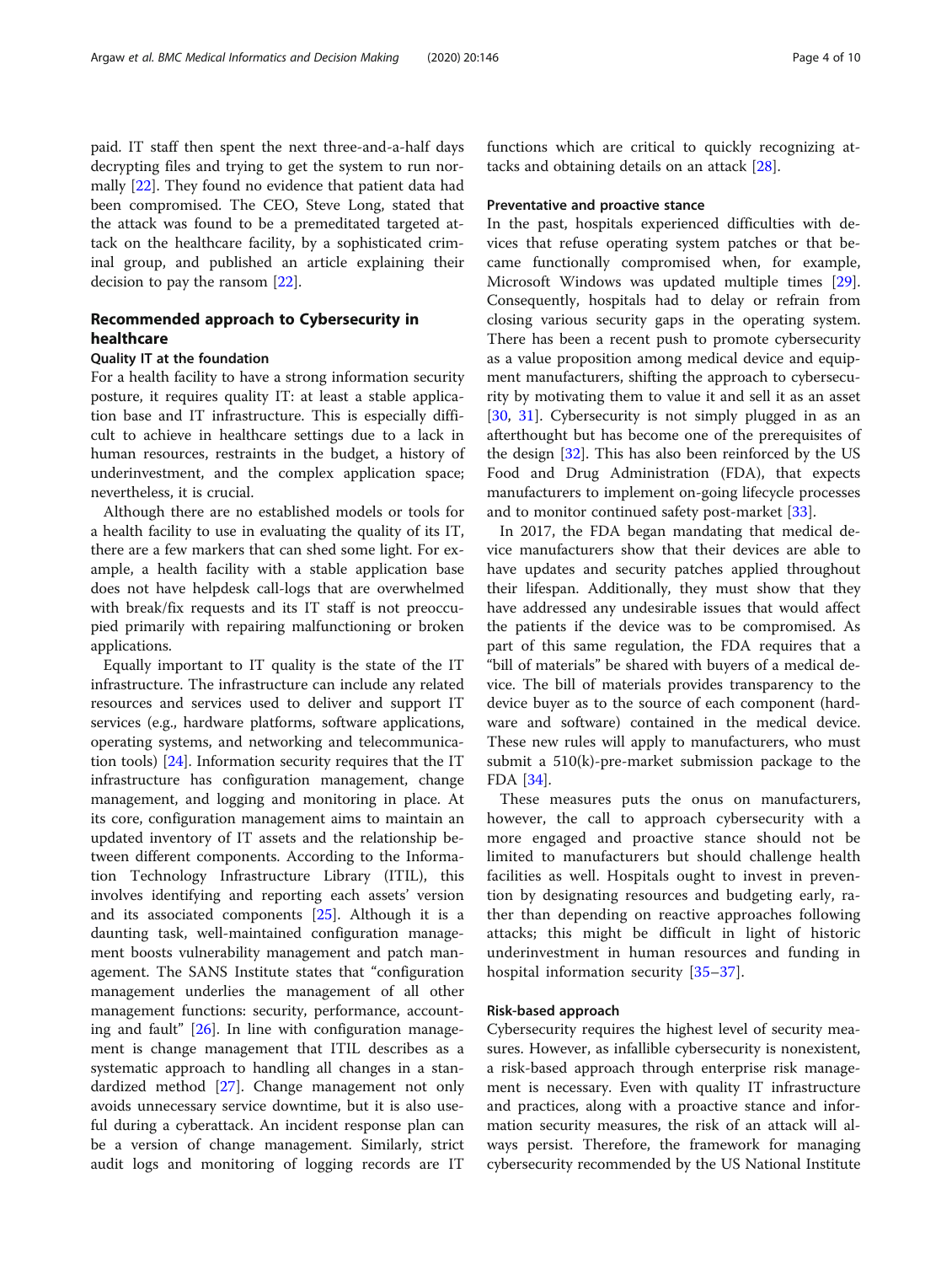of Standards and Technology (NIST) and the recommendations of the European Union Agency for Network and Information Security (ENISA) are rooted in a riskbased approach.

Risk assessment depends on the identification of at risk IT assets, stressed as the first step by the NIST Cybersecurity Framework (CSF) for critical infrastructure, and the identification of potential threats through methods such as vulnerability management [[38\]](#page-9-0). An asset's value to the organization and its exposure to risk should determine its priority in the protection processes. Quality IT is important here, as configuration management will be integral to this identification step. Risk analysis of these findings should consider tradeoffs between risks and benefits, as well as between different risks [\[39](#page-9-0)]. It should also evaluate the potential consequences for patient safety and maintenance of operations [\[38\]](#page-9-0). This requires the assessment of an incident's impact on data and privacy protection (confidentiality), availability of information, and integrity of information. The latter is especially important as the integrity of health data can have severe consequences for the patient's safety.

Health facilities can manage risks through various methods, from mitigating, avoiding, or transferring to accepting the risks [\[40](#page-9-0)]. The NIST CSF follows this identification of risks step with Protect, Detect Incidents, Respond, and Recover [[40](#page-9-0)].

#### Training and awareness

As humans are the weakest link in cybersecurity, health facilities' approaches to cybersecurity should take into account the need for raising awareness among all users [[41,](#page-9-0) [42\]](#page-9-0). This, of course, does not guarantee security, but it is a step in the right direction. End users, from clinicians to billing and scheduling staff, as well as patients and caregivers who connect their personal devices with the hospital network, can unintentionally—or intentionally—threaten the cybersecurity of the health facility. Human error also poses risks as in the incident at Geneva University Hospital (HUG) in October 2019 [[43\]](#page-9-0). In an effort to mitigate risk, the ENISA's Security and Resilience in eHealth publication among others recommend providing cybersecurity training [[38](#page-9-0), [44](#page-9-0)].

To offer relevant and effective trainings, health facilities should frequently assess and identify gaps in knowledge [[28](#page-9-0)]. It is important for end users to realize the risks they cause through inadvertent actions. For example, they should be aware that storing data on their mobile devices can pose privacy and data-integrity risks [[45\]](#page-9-0), whereas the use of connected devices or removable storage devices can increase the risk of malware execution. Similarly, end users should have a concrete understanding of the threats (e.g., What is a ransomware attack, what are the effects, and how is the attack initiated?). End users are potential targets for social engineering methods, hence training programs should explore how to handle unrecognized e-mails and avoid phishing tactics, while encouraging basic digital-hygiene practices (e.g., strong passwords, not clicking on unknown links).

Cyberattacks, such as the May 2017 worldwide WannaCry attack, serve as a wakeup call, but it is in the best interest of organizations to keep up vigilance even when threats are not in the headlines [[46](#page-9-0)]. One way to do this is by enacting mock exercises and simulating cybersecurity drills. Health facilities can approach this in different ways: from having the information security team send users simulated phishing e-mails, to setting up drills for IT officers such as locating and neutralizing unauthorized devices on the network [[47](#page-9-0), [48\]](#page-9-0). These exercises can even evaluate the effectiveness of the organization's current training programs [\[49\]](#page-9-0).

#### Recommended Cybersecurity measures

# Vulnerability management, patch management

Exposure and vulnerability management involves the identification, evaluation, and mitigation of IT vulnerabilities. It relies heavily on threat-monitoring processes but also entails all the identification steps: risk assessment, remediation or mitigation steps, and reevaluation [[50\]](#page-9-0). In handling and investigating attacks and postinfection remediation, Endpoint Detection and Response (EDR) solutions should be used. In most cases, this risk assessment is highly complex. Among the steps towards remediation or mitigation, there is also patch management that can become complicated by a health facility's need to operate 24/7/365. Risk analysis is at the core of patch processes: weighing the sensitivity of data on the server and an enterprise's critical functions or assets vulnerable to an attack [\[26\]](#page-9-0).

Organizations should actively search out vulnerabilities in their systems and maintain ongoing vulnerability management with penetration testing [\[28](#page-9-0)]. Early detection can help reduce exposure to a security risk. The identification of vulnerabilities should also be followed with configuration hardening or patch processes without an overemphasis on zero-day vulnerabilities. Gartner analysts recently found that 99% of exploits are based on vulnerabilities that were known to security and IT professionals for over six months [[51\]](#page-9-0). In prioritizing the remediation of different vulnerabilities, organizations should consider such findings.

As for the importance of maintaining quality IT infrastructure, configuration management has the benefit of increasing ease in assessing vulnerabilities because of a broader understanding of the facilities' IT infrastructure and in running risk assessments, as well as analyses required for patch processes. Patching should be applied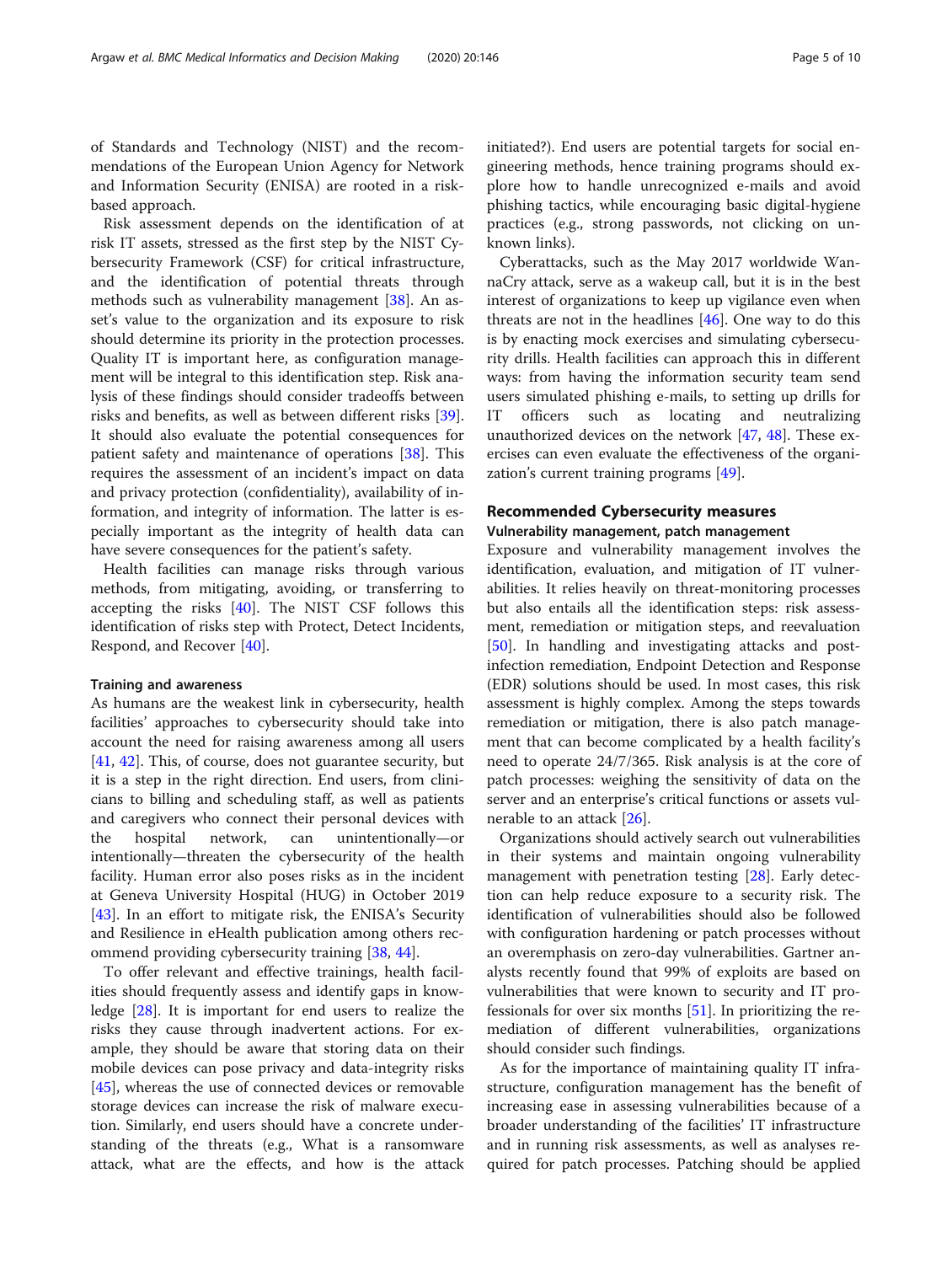to all systems in the configuration (this includes the operating system and third-party applications) and changes should be noted by change management [\[50](#page-9-0)].

# Administrative privileges and administrative multifactorial authentication

The risks associated with granting administrative privileges to users in health facilities are immense. According to CyberSheath's APT Privileged Account Exploitation report, the vast majority of large-scale attacks that caused significant damage and expenses were initiated through the compromise of a privileged account such as that of a third-party provider [[52\]](#page-9-0). This was the case for the attack that took place at Hancock Regional Hospital in January 2018, when the login credentials to a vendor's account were compromised [\[23\]](#page-8-0).

Health entities should grant administrative privileges in a controlled and restrictive manner, in order to minimize the number of such accounts to an enterprisedependent manageable sum [\[28](#page-9-0), [53](#page-9-0)]. These accounts should be inventoried, monitored for abnormal use, and evaluated for log entries. To avoid malicious insider threats, the health entity should also enforce local password policy and revisit their criteria for privileged access in addition to the vetting of users. A study revealed that disgruntled employees account for 70% of computerrelated criminal activity [\[54\]](#page-9-0). Organizations should address the risk of such threats by closely monitoring the lifecycle of user accounts and revoking client and user certificates when no longer in use. Additionally, end users requiring administrative privileges should have two accounts: one that has privileges limited to local machines and another with no administrative privileges to be used for routine tasks such as browsing the internet or checking emails [\[28](#page-9-0), [47](#page-9-0), [55](#page-9-0)]. When necessary, direct web-access on critical devices should be denied or the use of encapsulated browsers should be enforced.

It is important to provide users who are granted administrative or privileged accounts with additional training on the risks brought on by their privileges, as it is important to equip them with the proper security measures. Among the most important measures is the use of multifactorial authentication for all administrative and privileged users—preferably for all users. The Center for Internet Security's (CIS's) Critical Security Controls for Effective Cyber Defense lists the use of smart cards, One Time Passwords, or biometrics, among the techniques to implement this vital step [\[28](#page-9-0)].

#### Incident response plan

As cyberattacks have become increasingly frequent and consequential in recent years, health facilities should prepare an incident response and business continuity plan. These plans should be regularly tested, exercised, and stored offline [\[55\]](#page-9-0). Plans should involve an agreed upon process with the appropriate stakeholders identified. It is important to have a designated team and a cybersecurity leader, or simply a designated person in cases where the organization does not have a CISO [[56](#page-9-0), [57\]](#page-9-0). The roles and responsibilities should be clearly divided within the team. The organizations should also have an agreement on what constitutes as a reportable incident and when to escalate [[58,](#page-9-0) [59](#page-9-0)]. Ideally, plans should embed prevention training as well.

Incident response plans should also endorse postincident steps. This can involve enforcing organizationwide password resets after an attack, factory resetting, and replacing compromised hardware and software as necessary. However, there needs to be an internal plan for regrouping and implementing changes [\[40\]](#page-9-0). The IT and cybersecurity system and its management should then be adapted to the new needs and requirements that were revealed by the incident (i.e., patching and beyond).

A notification system should be established between the health facility and the manufacturers  $[60]$  $[60]$  $[60]$ . A process can be built for those in the enterprise (e.g., clinicians, business administrators, and IT staff) to report incidents directly to the manufacturers. In fact, this type of sharing is also being mandated in the most recent FDA 510(k) pre-market submission guidelines [[34\]](#page-9-0).

#### Information sharing

The exchange of potential threats, indicators of compromise, best practices, vulnerabilities, lessons learned, and of mitigation strategies between stakeholders across public and private sectors is an essential step in building the cybersecurity of healthcare systems [[61](#page-9-0), [62\]](#page-9-0). Information sharing facilitates situational awareness and a solid understanding of threats and threat actors, their motivations, campaigns, tactics, and techniques. Consequently, it better equips decision makers to understand organizational exposure and to employ enterprise risk management policies. Information sharing should include all stakeholders: providers, manufacturers, suppliers, payers, and electronic record providers, as well as government(s) where applicable.

There are organizations that exist specifically to facilitate collaboration between institutions, for example, the National Health Information Sharing and Analysis Center (NH-ISAC), a global, member-driven non-profit providing a forum for trusted sharing amongst healthcare organizations. The EU adopted the Network and Information System (NIS) Directive in 2016—the first EU law specifically focused on cybersecurity—to be transposed by member states by 2018. The directive requires member states, most notably, to adopt national cybersecurity strategies, to designate national competent authorities, and to develop one or more computer security incident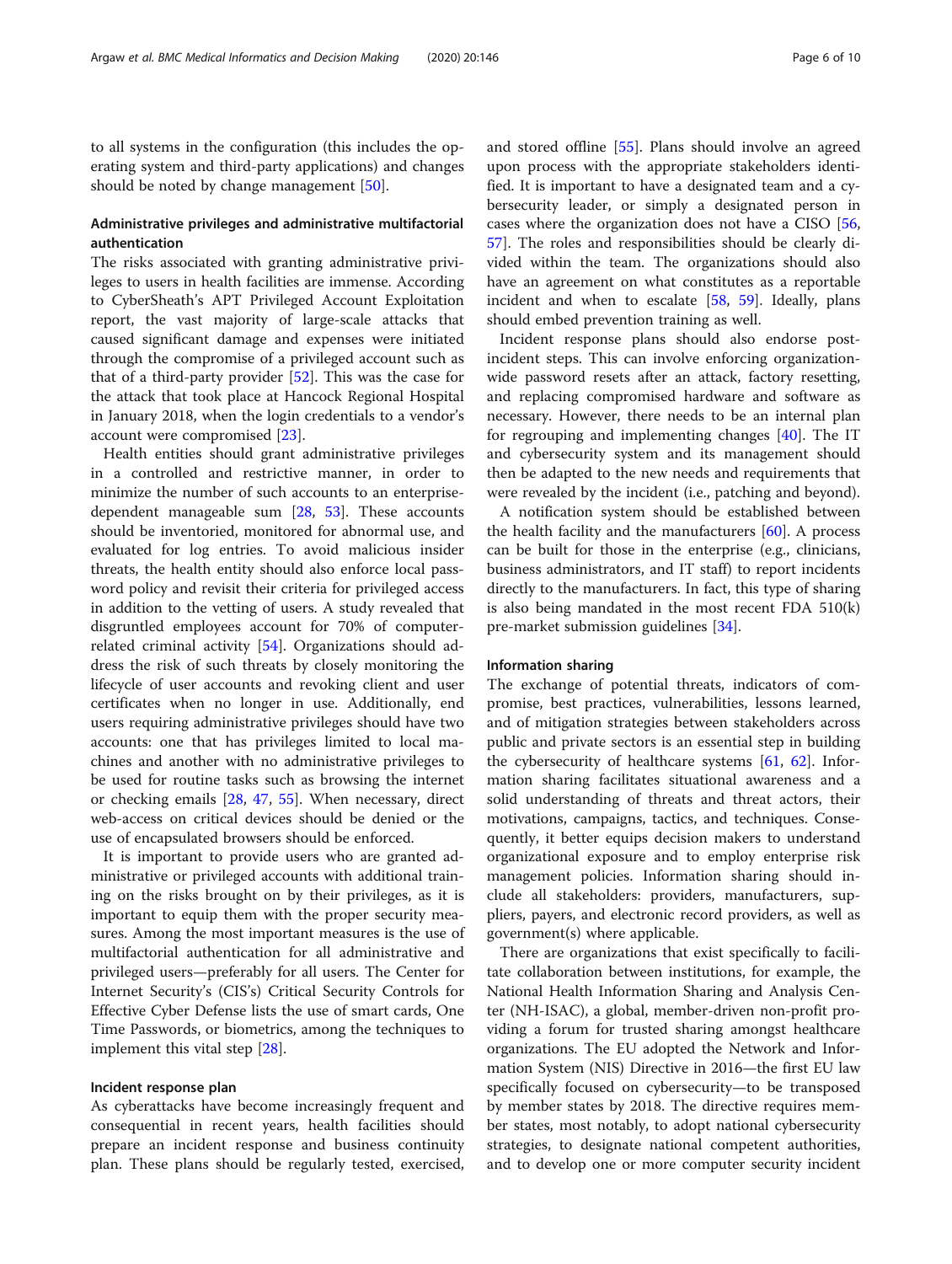response teams (CSIRTs). It also establishes security and incident notification requirements for "operators of essential services," such as healthcare organizations, even requiring incidents of certain magnitudes to be reported to national authorities. To promote swift and effective operational cooperation regarding threats and incidents, the directive emphasizes coordination among member states, setting up a CSIRT network (also to include CERT-EU), and a strategic NIS "cooperation group" to support and facilitate cooperation and information exchange among member states [[63\]](#page-9-0).

#### Privacy-conscious data sharing and processing

The sharing of medical and genomic data, across departments and institutions, is necessary for both effective patient care and for meaningful research that advances the state-of-the-art in personalized medicine. In fact, the recent increasing trend towards P4 (Predictive, Preventive, Personalized and Participatory) medicine is called to revolutionize healthcare by providing better diagnoses and targeted preventive and therapeutic measures. However, clinical and research data on large numbers of individuals must be efficiently shared among all stakeholders. In this context, cybersecurity is as relevant as it is in regular hospital operations, but the privacy risks that stem from disclosing medical and genomic data play a prominent role and have become a barrier in the advancements of P4 medicine [[64\]](#page-9-0). This is further reflected in the evolution of stricter regulations (e.g. HIPAA in US and GDPR in the EU  $[9, 11]$  $[9, 11]$  $[9, 11]$  $[9, 11]$ ).

The challenges of privacy-conscious data sharing and processing can be addressed through the use of advanced cryptographic mechanisms (such as homomorphic encryption [[65](#page-9-0), [66](#page-9-0)], trusted hardware [\[67](#page-9-0)], secure multiparty computation  $[68, 69]$  $[68, 69]$  $[68, 69]$  $[68, 69]$  $[68, 69]$ , and strong trust distribution techniques (such as distributed ledger technologies [[70](#page-9-0)]). The use of these technologies provides security guarantees beyond those implemented by traditional approaches against cyberattacks [[71](#page-9-0)], with the following four direct advantages: (a) achieving a more fine-grained control on access permissions, hence reducing or avoiding the need of privileged accounts to third parties, (b) implementing minimization principles on the released data for the agreed usage, in line with the latest and stricter data protection regulations and minimizing the risk of breaches and intentional or unintentional data misuse, (c) keeping individual and identifiable data within the confines of the security perimeter of the medical institution that governs them, and (d) enabling distributed logging and access control management, hence avoiding single points of failure and greatly reducing the effect of a breach and the risk of a successful attack, while allowing for more advanced implementations of auditability, accountability and incident recovery. Consequently, privacy-conscious data sharing and processing approaches are aligned with the aforementioned risk-based cybersecurity strategies, provide guarantees that go beyond the latter, yet enables operations across medical institutions that would otherwise be impossible.

# Recommendations for connected medical devices

The FDA defines medical devices as

An instrument, apparatus, implement, machine, contrivance, implant, in vitro reagent, or other similar or related article, including a component part, or accessory [ … ] intended for use in the diagnosis [ … ] cure, mitigation, treatment, or prevention of disease [ … ] [[72\]](#page-9-0).

This definition encompasses equipment such as beds, in-house treadmills, intravenous pumps, and monitors, as well as implantable and connected devices such as pacemakers and insulin pumps. Additionally, wearable devices (such as Fitbits) that monitor, and record health and lifestyle data can now be connected to clinicians' devices. These devices can propagate flaws or incidents in cybersecurity and act as weak elements in the security chain by which malware can spread. The diversity in devices can also make it difficult to enact strict security policy, but the cybersecurity of these devices is critical. Medical devices are typically in direct contact with patients and can increase risks to hospital operations and patient safety.

Advancements such as the Internet of Things enables remote medical care and precision in healthcare delivery. However, clinical care utility and safety need to be balanced with security and privacy. Devices are highly interconnected in the hospital network and large sums of collect clinical data that need to be securely transferred, but these devices also have inherent limitations that expose them to vulnerabilities. They often do not have the proper security measures because they do not have the battery power or the built-in resources to efficiently employ security measures such as encryption and forensic processes, threat modeling activities, and malware detection [[58](#page-9-0), [60\]](#page-9-0). Devices designed to function in isolation often end up integrated into the network, whereas physical security of the wearable devices is nearly impossible as they do not typically have long life spans and their operating system or relevant platforms become outdated relatively quickly [[56,](#page-9-0) [58](#page-9-0)].

Decision makers should evaluate the expected lifetime of devices (e.g., manufacturer/vendor-support or operating system-support) before purchase. In conjunction, equipment maintenance is critical to medical-device security. Hospitals and manufacturers, with support from certifying authorities, should develop a patching policy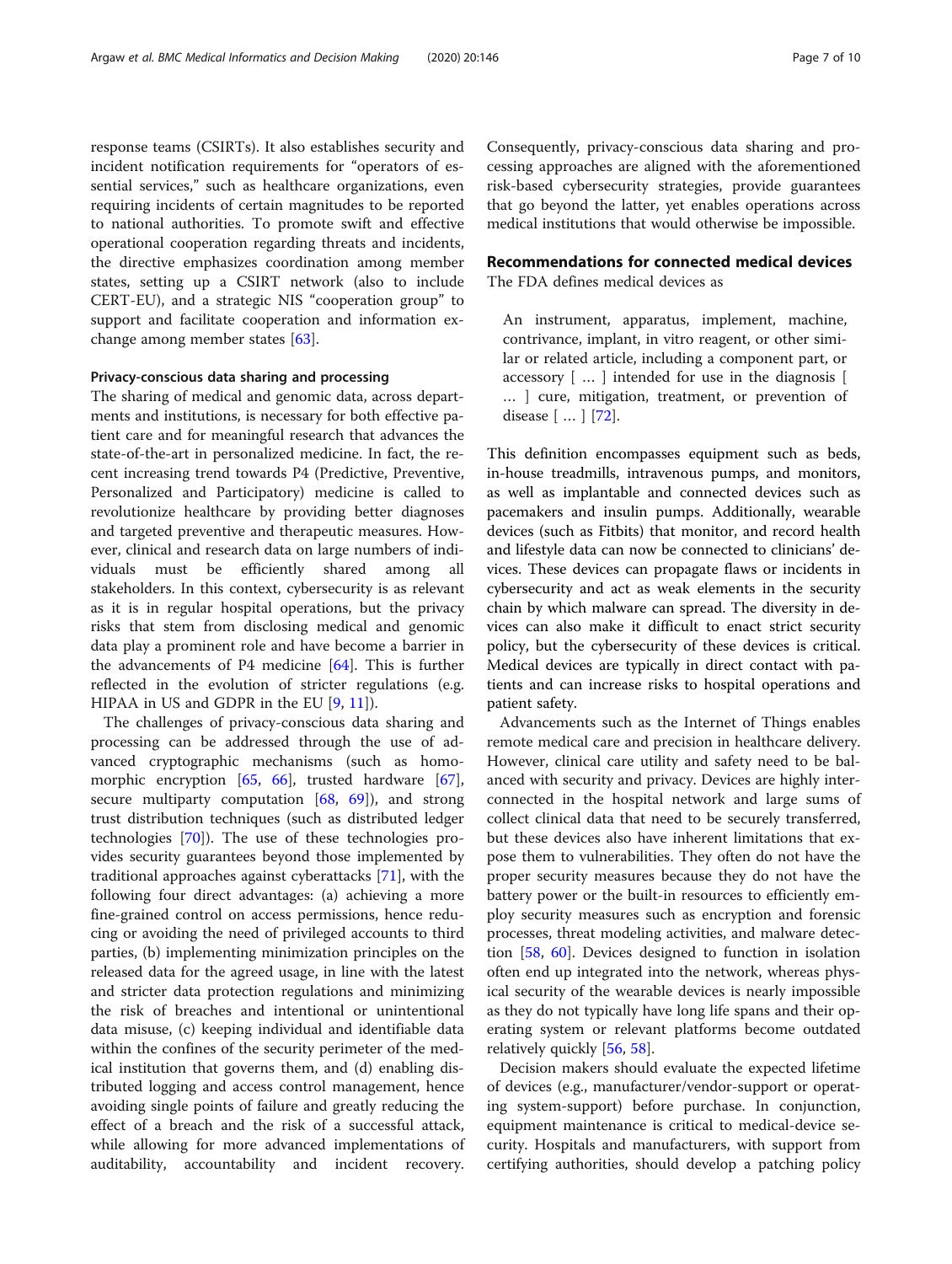that minimizes equipment downtime and enables timely updates through a collaboration with the external manufacturing community and internal stakeholders. Collaboration with manufacturers can allow facilities to better monitor new alerts in order to keep up with critical or urgent patches and updates. Facilities should also develop and budget for life-cycle management in order to retire devices that cannot be replaced right away.

It is also essential for IT to maintain a regularly updated inventory of all devices on the network (authorized and unauthorized). Hospital networks often have numerous personal devices that are integrated. Patients and physicians often connect external mobiles and wearables [\[73](#page-9-0)], thus increasing exposure and complicating bring your own device (BYOD) policies. The health organization should enact reasonable measures and policies to block connectivity of unapproved personal devices (mobiles, tablets …) [\[55\]](#page-9-0), even using mobile device management or software distribution systems. Besides this, health facilities should enforce local data encryption, when possible, in a preventative stance.

#### Conclusion

A year and a half after this workshop, attacks on hospitals continue to take headlines. At the beginning of October 2019, three hospitals in Alabama (US) faced a ransomware attack that forced them to diverge new patients to nearby hospitals [[74\]](#page-9-0). Around the same time, another ransomware infection on seven Australian hospitals was reported [\[74](#page-9-0)]. There continues to be an outbreak of these attacks, further stressing the urgency of the matter at hand.

Building the cyber resilience of a hospital is vital and it is a shared responsibility. Users (i.e., clinicians and administration staff) should undergo training and should practice digital hygiene, decision makers should enforce the proper policies and consider cybersecurity in purchasing decisions, and manufacturers should equip their products with the appropriate cybersecurity measures. The information security teams of hospitals should also enact and upkeep the proper tools to safeguard the hospital and patients.

Information security teams should equip users to counter social engineering methods by, for example, filtering e-mail content, auto-checking suspicious URLs in e-mails for linked malicious code, whitelisting trustworthy websites and applications, as well as blocking Flash, advertisements and untrusted JAVA code on the Internet, as necessary [[55](#page-9-0)]. Other tactics for reducing exposure should be used, such as intentionally changing default passwords and regularly updating security configurations on laptops, servers, workstations, firewalls, etc. [[47\]](#page-9-0). Antivirus software is also important, along with penetration tests, control of physical access, and the maintenance of regularly updated backups (which should be stored offline). The organization's website and the industrial control systems, including HVAC, cameras, fire alarm panels, should be secure and locked down from attacks. EDR Software can also help detect malware breaches and react properly to recorded infections. Finally, there should be appropriate tools in place for protecting data shared across different departments or medical institutions in a privacy-conscious way, therefore reducing the risk of intentional or unintentional breaches through trust distribution [[64](#page-9-0)].

Cybersecurity is also a matter of arbitrating tradeoffs [[39\]](#page-9-0). As mentioned, utility and safety need to be balanced with security, privacy, and compliance with data protection regulations, especially in the highly distributed and collaborative environments required for precision medicine. Yet, convenience cannot be left out of the equation. Without considering the latter point, these recommendations will remain theoretical and inapplicable in actual practice. A physician who wants to store or access clinical data on their mobile phone is not doing so to increase exposure to cyber threats but for the sake of convenience and efficiency in the delivery of care, and the quality of care. Similarly, an information security officer who takes a system offline to apply updates or patches does not intend to inconvenience health providers but to decrease the risks against unexpected downtime from large-scale attacks. There should not be two sides working independently of each other towards their own goals, but a collective, multidisciplinary team working towards protecting and improving patient care and data.

# Additional resources

Cybersecurity of healthcare organizations is critical to patient safety, as well as to hospital operations. Many resources have become available in recent years. Here are some:

- ISO/IEC 27002 (2013)
- CIS Critical Security Controls for Effective Cyber Defense (2016)
- ENISA Security and Resilience in eHealth: Security Challenges and Risks (2015)
- Medical Device Innovation Safety and Security Consortium [\(MDISS.org\)](http://mdiss.org)
- DTS Cybersecurity Standard for Connected Diabetes Devices ([www.dtsec.org](http://www.dtsec.org)

#### Abbreviations

PII: Personally identifiable information; PHI: Protected health information; HIPAA: Health Insurance Portability & Accountability Act; US: United States; EU: European Union; GDPR: General Data Protection Regulation; EHR: Electronic health records; HVAC: Heating, ventilation, and air conditioning; CERT: Computer Emergency Response Team; CISO: Chief Information Security Officer; CIO: Chief Information Officers; ITIL: Information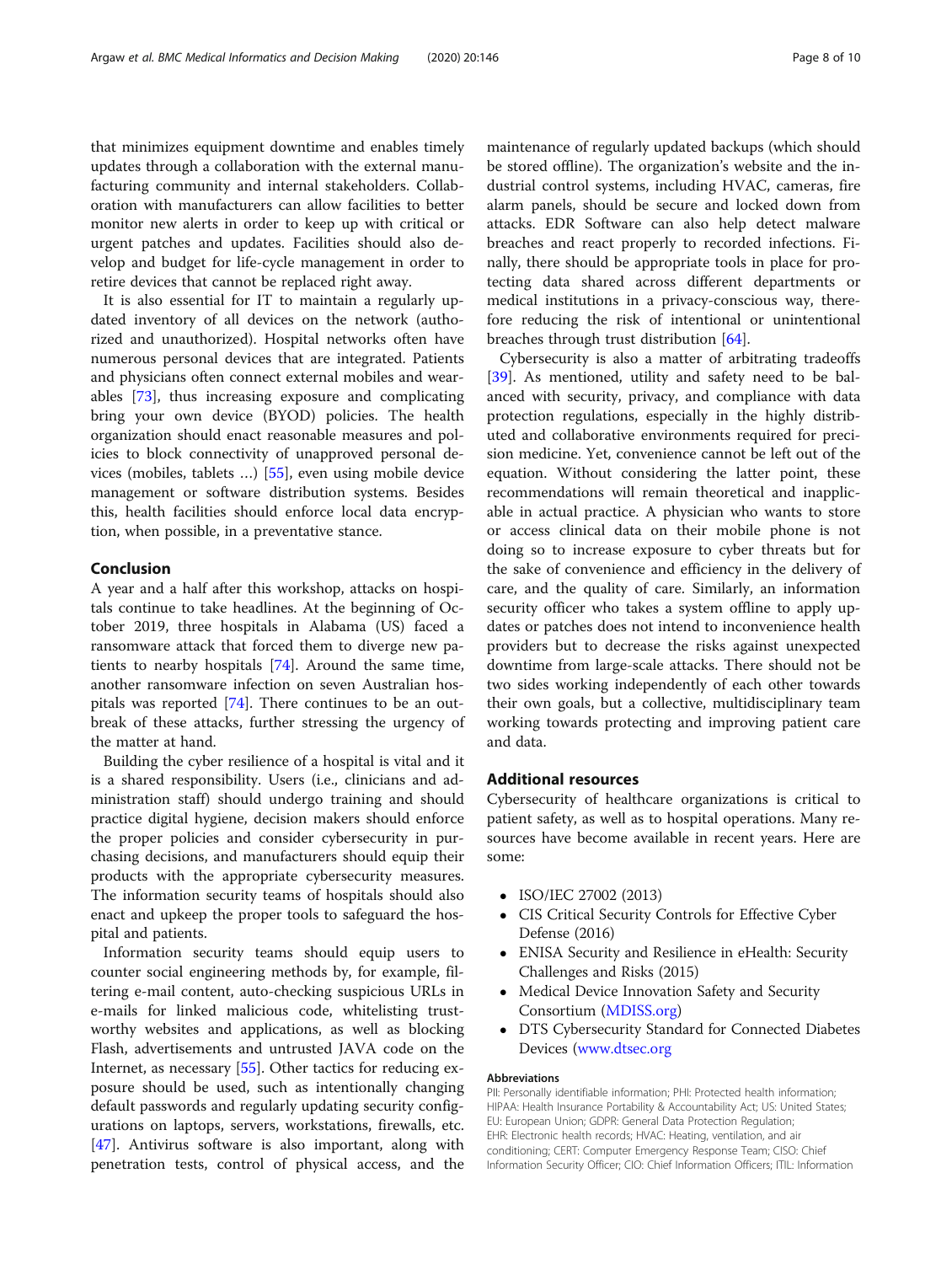<span id="page-8-0"></span>Technology Infrastructure Library; IT: Information technology; FDA: Food and Drug Admiration; NIS: Network & Information Systems; NIST: National Institute of Standards and Technology; ENISA: European Union Agency for Network and Information Security; CSF: Cybersecurity Framework; HUG: Geneva University Hospital; EDR: Endpoint Detection and Response; NH-ISAC: National Health Information Sharing and Analysis Center; P4: Predictive, Preventive, Personalized and Participatory; BYOB: Bring your own device

#### Acknowledgments

This product is the result of the collaboration of experts who represent various institutions and backgrounds. We would like to extend a special thank you to all those who were a part of the 7th edition of the Geneva Health Forum M8 Alliance Expert Meeting on Cybersecurity in Healthcare working group and those listed here for their contribution and support: Chang-Chuan Chan, Eric de Roodenbeke, Feipei Lai, Mahmood Tara, Jean-Pierre Hubaux, Ken Hoyme, Malika Aït-Mohamed Parent, and Scott Burleson.

#### Authors' contributions

A.F. conceived the project and directed it alongside B.E.. B.E. and S.A. organized the teleconferences and workshop that led to this white paper. Members of the 7th edition of the Geneva Health Forum M8 Alliance Expert Meeting Group on Cybersecurity in Healthcare were integral to the general conception of the presented ideas—particularly J.T., D.L., M.F., D.A., W.B., F.C., C.O., and J.V. and they were additionally involved in on-going edits of the manuscript. D.L. conceived the ideas presented in Section 1 as well as Section 4.1 and 4.2 and J.T. conceived and drafted crucial sections such as Section 4.5. S.A. drafted rest of the manuscript with additional help from the other authors and all authors commented on initial and final edits. The author(s) read and approved the final manuscript.

#### Funding

The authors received no financial support for the research, authorship, and/ or publication of this article.

#### Availability of data and materials

Data sharing is not applicable to this article as no datasets were generated or analyzed during the current study.

#### Ethics approval and consent to participate

Not applicable.

#### Consent for publication

Not applicable.

#### Competing interests

The authors declare that they have no competing interests.

#### Author details

<sup>1</sup>Institute of Global Health, Faculty of Medicine, University of Geneva, Campus Biotech, Chemin des Mines 9, 1202 Geneva, Switzerland. <sup>2</sup>School of Computer and Communication Sciences, EPFL (Ecole polytechnique fédérale de Lausanne), EPFL IC IINFCOM LDS, BC 266 (Bâtiment BC), Station 14, CH-1015 Lausanne, Switzerland. <sup>3</sup>Johns Hopkins University/Johns Hopkins Medicine, 5801 Smith Avenue, Davis Building, Suite 3110B, Baltimore, MD 21209, USA. <sup>4</sup>International Risk Governance Center (IRGC), EPFL (Ecole polytechnique fédérale de Lausanne), EPFL ENT-R IRGC, BAC 001.1 (Château .<br>de Bassenges), Station 5, CH-1015 Lausanne, Switzerland. <sup>5</sup>Hôpitaux Universitaires de Genève, Rue Gabrielle-Perret-Gentil 4, CH-1211 Genève 14, Switzerland. <sup>6</sup>National Health Information Sharing and Analysis Center (NH-ISAC), 226 North Nova Road, Suite 391, Ormond Beach, Florida 32174, USA. <sup>7</sup> Electrical and Computer Engineering, University of Massachusetts Amherst, 309B Knowles Engineering Bldg, University of Massachusetts, 151 Holdsworth Way, Amherst, MA 01003-9284, USA. <sup>8</sup>Department of Information Technology, Charité-Universitätsmedizin Berlin, Charitéplatz 1, 10117 Berlin, Germany. <sup>9</sup>Aspen University, 1660 S. Albion St., Suite 525, Denver, Colorado 80222, USA.

#### Received: 27 June 2018 Accepted: 24 June 2020 Published online: 03 July 2020

#### References

- 1. Sixth Annual Benchmark Study on Privacy & Security of Healthcare Data. Traverse City: Ponemon Institute LLC; 2016. p. 1–50. [https://www.ponemon.](https://www.ponemon.org/local/upload/file/Sixth%20Annual%20Patient%20Privacy%20%26%20Data%20Security%20Report%20FINAL%206.pdf) [org/local/upload/file/Sixth%20Annual%20Patient%20Privacy%20%26%2](https://www.ponemon.org/local/upload/file/Sixth%20Annual%20Patient%20Privacy%20%26%20Data%20Security%20Report%20FINAL%206.pdf) [0Data%20Security%20Report%20FINAL%206.pdf](https://www.ponemon.org/local/upload/file/Sixth%20Annual%20Patient%20Privacy%20%26%20Data%20Security%20Report%20FINAL%206.pdf).
- 2. Martin G, Martin P, Hankin C, Darzi A, Kinross J. Cybersecurity and healthcare: how safe are we? BMJ. 2017. [https://doi.org/10.1136/BMJ.J3179.](https://doi.org/10.1136/BMJ.J3179)
- 3. Alvarez M. Security trends in the healthcare industry. Somers: IBM; 2017. p. 2–18.
- 4. Millard WB. Where bits and bytes meet flesh and blood. Ann Emerg Med. 2017. <https://doi.org/10.1016/j.annemergmed.2017.07.008>.
- 5. Argaw ST, Bempong N, Eshaya-Chauvin B, Flahault A. The state of research on cyberattacks against hospitals and available best practice recommendations: a scoping review. BMC Med Inform Decis Mak. 2019;5:1–11.
- 6. Ganten D, Silva JG, Regateiro F, et al. Science Has to Take Responsibility . 10 Years World Health Summit — The Road to Better Health for All; 2018. p. 6. <https://doi.org/10.3389/fpubh.2018.00314>.
- 7. Humer C, Finkle J. Your medical record is worth more to hackers than your credit card. Reuters. 2014. [https://www.reuters.com/article/us-cybersecurity](https://www.reuters.com/article/us-cybersecurity-hospitals-idUSKCN0HJ21I20140924)[hospitals-idUSKCN0HJ21I20140924.](https://www.reuters.com/article/us-cybersecurity-hospitals-idUSKCN0HJ21I20140924) Accessed 27 Apr 2018.
- Luna R, Rhine E, Myhra M, Sullivan R, Kruse CS. Cyber threats to health information systems: a systematic review. Technol Health Care. 2016;24:1–9.
- 9. Health Insurance Portability and Accountability Act of 1996. Office of the Assistant Secretary for Planning and Evaluation. [https://aspe.hhs.gov/report/](https://aspe.hhs.gov/report/health-insurance-portability-and-accountability-act-1996) [health-insurance-portability-and-accountability-act-1996](https://aspe.hhs.gov/report/health-insurance-portability-and-accountability-act-1996). Accessed 29 May 2018.
- 10. The Impact of HIPAA and HITECH. Mountain View: Symantec corperation; 2010. p. 1–7.
- 11. Regulation 2016/679 of the European parliament and the Council of the European Union. Brussels: Off J Eur Communities; 2016: 1–88.
- 12. EPFL IRGC. Governance of trust in precision medicine. Lausanne: EPFL International Risk Governance Center; 2018. p. 1–24.
- 13. Bradley N, Alvarez M, McMillen D, Craig S. Reviewing a year of serious data breaches, major attacks and new vulnerabilities: Analysis of cyber attack and incident data from IBM's worldwide security services operations. Somers: IBM X-Force® Res 2016 Cyber Secur Intell Index. 2016: 1–19. 2017.
- 14. Cost of Data Breach Study, Global Overview. Traverse City: Ponemon Institute LLC; 2017. p. 1–34. [https://www.ponemon.org/library/2017-cost-of](https://www.ponemon.org/library/2017-cost-of-data-breach-study-united-states)[data-breach-study-united-states.](https://www.ponemon.org/library/2017-cost-of-data-breach-study-united-states)
- 15. Steffen S. Hackers hold German hospital data hostage. DW. 2016. [http://](http://www.dw.com/en/hackers-hold-german-hospital-data-hostage/a-19076030) [www.dw.com/en/hackers-hold-german-hospital-data-hostage/a-19076030](http://www.dw.com/en/hackers-hold-german-hospital-data-hostage/a-19076030). Accessed 20 Feb 2018.
- 16. Zorz Z. Crypto ransomware hits German hospitals. Help Net Security 2016. [https://www.helpnetsecurity.com/2016/02/26/crypto-ransomware-hits](https://www.helpnetsecurity.com/2016/02/26/crypto-ransomware-hits-german-hospitals/)[german-hospitals/](https://www.helpnetsecurity.com/2016/02/26/crypto-ransomware-hits-german-hospitals/)
- 17. Khandelwal S. Nearly half of the Norway population exposed in HealthCare data breach. The Hacker News 2018. [https://thehackernews.com/2018/01/](https://thehackernews.com/2018/01/healthcare-data-breach.html) [healthcare-data-breach.html.](https://thehackernews.com/2018/01/healthcare-data-breach.html) Accessed 21 Feb 2018.
- 18. Hughes O. Norway healthcare cyber-attack could be biggest of its kind. Digital Health. 2018. [https://www.digitalhealth.net/2018/01/norway](https://www.digitalhealth.net/2018/01/norway-healthcare-cyber-attack-could-be-biggest/)[healthcare-cyber-attack-could-be-biggest/.](https://www.digitalhealth.net/2018/01/norway-healthcare-cyber-attack-could-be-biggest/) Accessed 21 Feb 2018.
- 19. Irwin L. Breach at Norway's largest healthcare authority was a disaster waiting to happen. IT Governance Blog 2018. [https://www.itgovernance.eu/](https://www.itgovernance.eu/blog/en/breach-at-norways-largest-healthcare-authority-was-a-disaster-waiting-to-happen/) [blog/en/breach-at-norways-largest-healthcare-authority-was-a-disaster](https://www.itgovernance.eu/blog/en/breach-at-norways-largest-healthcare-authority-was-a-disaster-waiting-to-happen/)[waiting-to-happen/](https://www.itgovernance.eu/blog/en/breach-at-norways-largest-healthcare-authority-was-a-disaster-waiting-to-happen/). Accessed 21 Feb 2018.
- 20. Warwick A. Norwegian healthcare breach alert failed GDPR requirements. Computer Weekly 2018. [http://www.computerweekly.com/news/25243353](http://www.computerweekly.com/news/252433538/Norwegian-healthcare-breach-alert-failed-GDPR-requirements) [8/Norwegian-healthcare-breach-alert-failed-GDPR-requirements.](http://www.computerweekly.com/news/252433538/Norwegian-healthcare-breach-alert-failed-GDPR-requirements) Accessed 21 Feb 2018.
- 21. Secureworks Counter Threat Unit Threat Intelligence. SamSam Ransomware campaigns. Secureworks. 2018. [https://www.secureworks.com/research/](https://www.secureworks.com/research/samsam-ransomware-campaigns) [samsam-ransomware-campaigns.](https://www.secureworks.com/research/samsam-ransomware-campaigns) Accessed 29 May 2018.
- 22. Long S. The cyber attack from the POV of the CEO Hancock regional hospital. Hancock Health 2018. [https://www.hancockregionalhospital.org/2](https://www.hancockregionalhospital.org/2018/01/cyber-attack-pov-ceo/) [018/01/cyber-attack-pov-ceo/.](https://www.hancockregionalhospital.org/2018/01/cyber-attack-pov-ceo/) Accessed 21 Feb 2018.
- 23. Hughes O. Hancock regional hospital back online after paying hackers \$55,000. Digital Health 2018. [https://www.digitalhealth.net/2018/01/](https://www.digitalhealth.net/2018/01/hancock-regional-hospital-back-online/) [hancock-regional-hospital-back-online/](https://www.digitalhealth.net/2018/01/hancock-regional-hospital-back-online/). Accessed 21 Feb 2018.